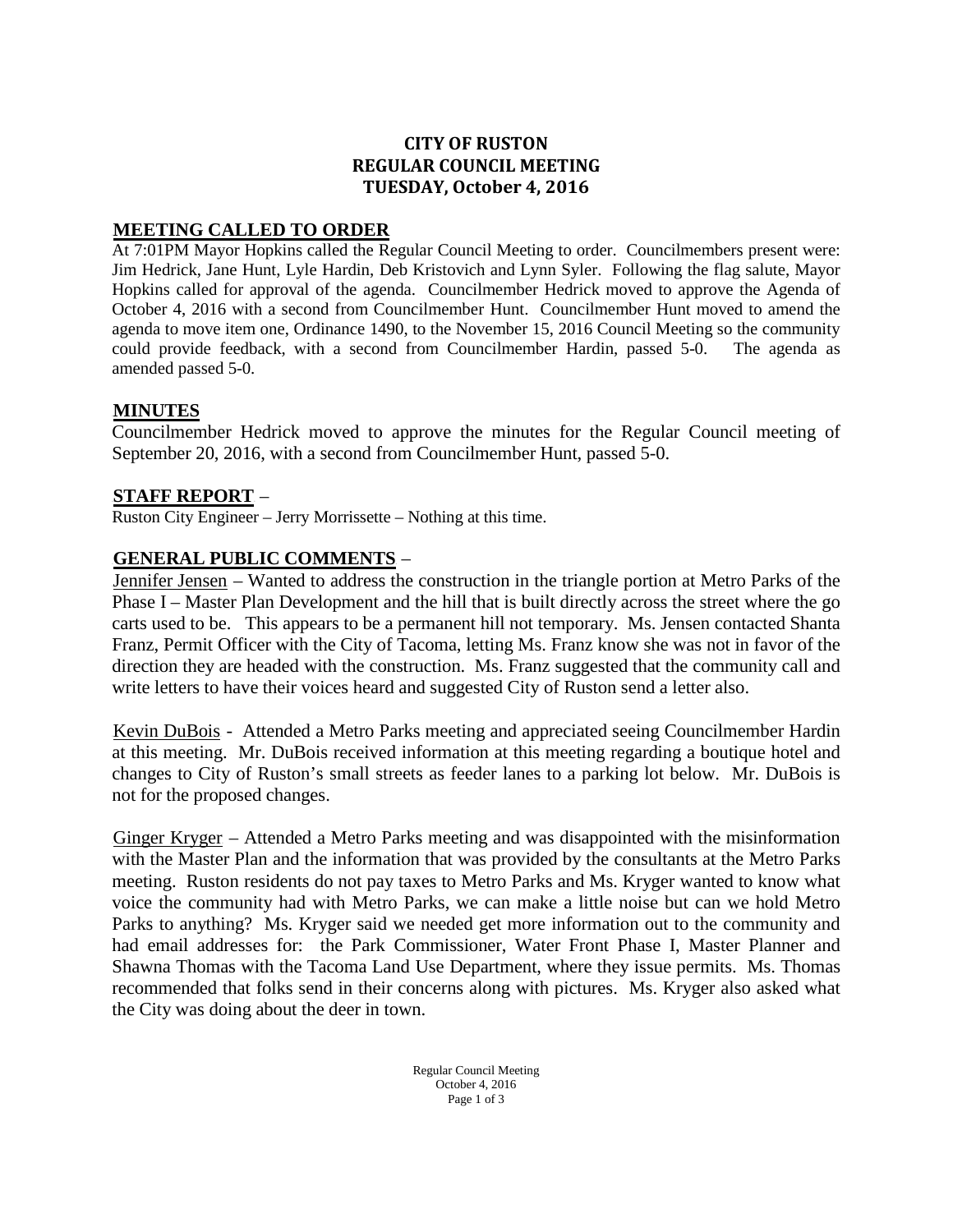CITY OF RUSTON Regular Council Minutes October 4, 2016

## **BUSINESS**

**RES 640** – Fleet Car Wash Agreement. The City of Ruston keeps its police patrol vehicles clean by using the local Brown Bear carwash (owned by Car Wash Enterprises, Inc.). Recently, the City received notice that the procedures for utilizing these services have changed and Car Wash Enterprises has requested the City execute an agreement confirming the new procedures which include the use of a RFID program for all fleet account. The City is then billed \$5 per wash used and will have 30 days to pay each monthly invoice. The standard agreement required payment in a 10-day period, however, at the request of the City, this was changed to 30 days (due to the logistical challenge of council meeting timing). The new system will generate monthly invoices that provide a detailed report with the monthly bill regarding who washed what car, when, and where. The added benefit for the City is that it allows us to use other Brown Bear car washes for fleet vehicle cleaning. The price is the same and is in the City's police budget. Councilmember Hedrick moved to approve Resolution 640 with a second from Councilmember Hunt, passed 5-0.

**CLAIMS/PAYROLL** – Councilmember Hedrick moved to approve Claims and Payroll, with a second from Councilmember Hunt, passed 5-0.

**MAYOR'S TIME** – Thanked all those that came forward in Public Comment regarding Metro Parks and their plans. Ruston City Planner, Rob White has attended and continues to be involved through the process. Through the years Metro Parks has shown the City of Ruston well laid out plans. There has been a leadership change with Metro Parks and the City will continue to voice what we hope to see. Councilmember Hardin will continue to stay involved and has kept the Mayor and community updated. Mayor Hopkins and Ruston Planner Rob White planned write a letter to Metro Parks.

# <sup>U</sup>**COUNCIL TIME –**

Councilmember Hedrick – Nothing at this time.

Councilmember Hunt – Was shocked after seeing Metro Parks presentation last year and the changes to Pearl Street and the traffic flow that was proposed. Councilmember Hunt noted that Council was against the proposal at that time and had confidence that Mayor Hopkins and staff will do their part in voicing these concerns.

Councilmember Hardin – Thanked all residents that attended the Metro Parks meeting. Councilmember Hardin was impressed by all that came before the consultants in presenting their concerns. Everyone was respectful in their presentations to the consultants. Several concerns were raised, one being the construction noise at 3AM and continually working outside the noise ordinance.